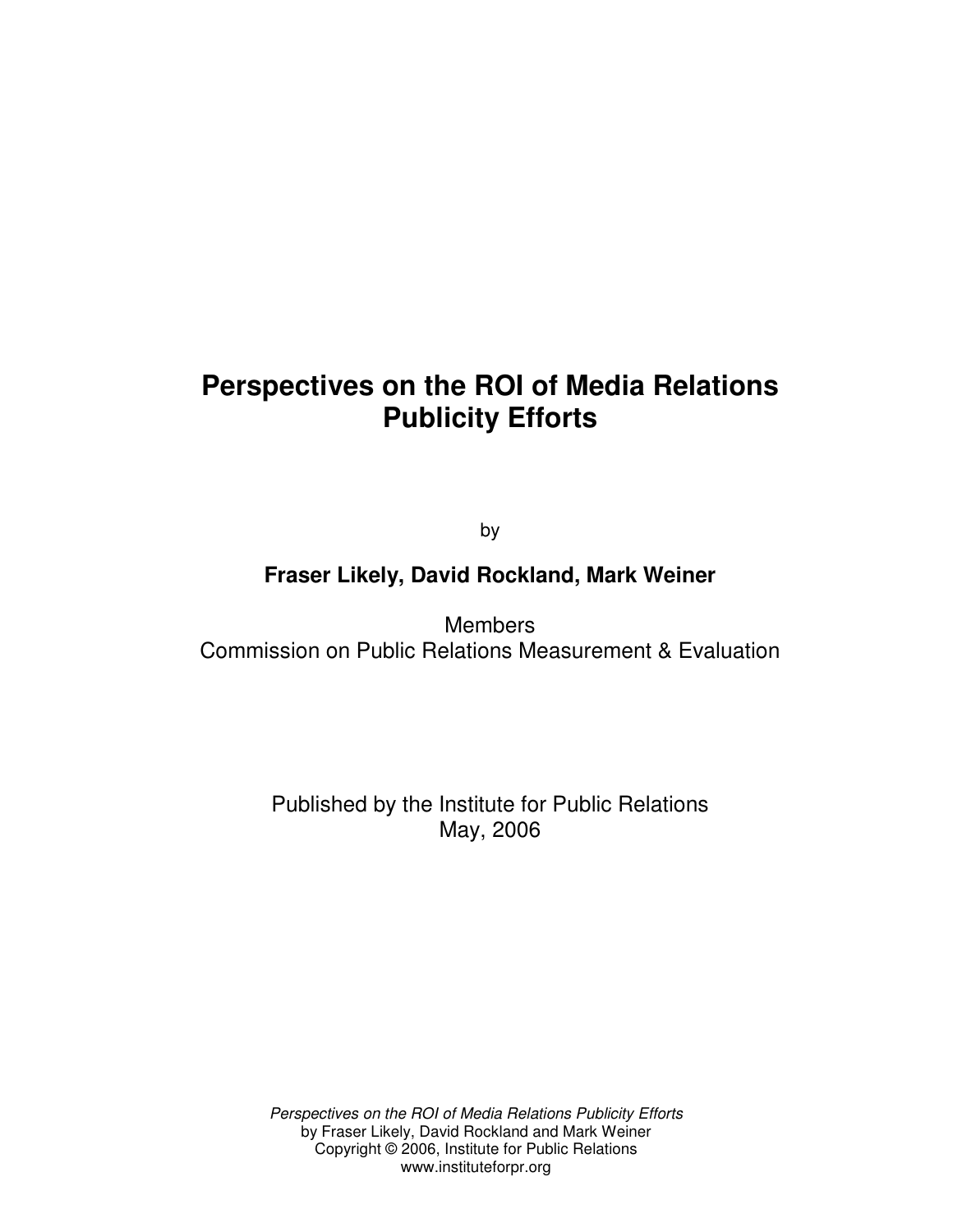## **Perspectives on the ROI of Media Relations Publicity Efforts**

### **By Fraser Likely, David Rockland, Mark Weiner**

## **Executive Summary**

This paper discusses several different approaches to deriving a Return-on-Investment (ROI) for the support provided by media relations publicity efforts within a marketing campaign. The primary questions discussed in the paper are whether it is possible to show that media publicity helped generate sales or other business outcomes, and can a financial return be attributed to the publicity?

Media relations publicity is a part of public relations that is generally included in Marketing Communications or MARCOM, Marketing PR or Media Relations-based Marketing. This paper is not concerned with the ROI of the many other aspects of public relations or their derivatives. The scope of the paper is more narrow and focused specifically on how to show the business value of a story in the media that has been placed as a result of public relations within the marketing campaign mix (print, TV, radio, outdoor, and internet Advertising; direct mail; point-of-purchase; contests, coupons and continuity programs of sales promotion; media relations publicity; etc.). Most practitioners believe that such media placements have a positive effect on eventual sales. Lacking, however, have been clear methods to demonstrate that effect.

This paper is not intended as a be-all and end-all documentation of how to calculate the ROI of media relations publicity as part of a Marketing campaign. Instead, this paper attempts to list various approaches now in use and to provide a critique of their strengths and weaknesses. The paper is from the perspective of three practitioners, each of whom works in a different aspect of the field. Fraser Likely is an independent PR/communication management consultant (Likely Communication Strategies). David Rockland is a partner and research director for a large agency (Ketchum). Mark Weiner is the CEO of a media measurement firm (Delahaye). We hope this paper inspires continued debate and a refinement of the techniques we describe - and that it contributes to the advancement of the field in general. This, then, is a primer – with the intent of encouraging additional studies and papers in the future.

### **I. Why ROI?**

Why is demonstrating ROI so important today?

- *Resources are limited*. In today's economy, there is constant pressure on all marketing budgets, including media relations publicity. This means an organization will only invest in publicity activities that they know will make a direct contribution to increased revenues. Media relations publicity must prove it has an impact on the bottom line.
- *Scrutiny is increasing*. Clients are increasingly holding their PR firms, departments, and consultants accountable for demonstrating public relations results. This accountability includes comparing those results against what was invested to obtain them. It is not enough to simply generate impressions through publicity; the quality of those impressions are equally important, as well as their impact on target audience behaviors and the resultant financial consequences.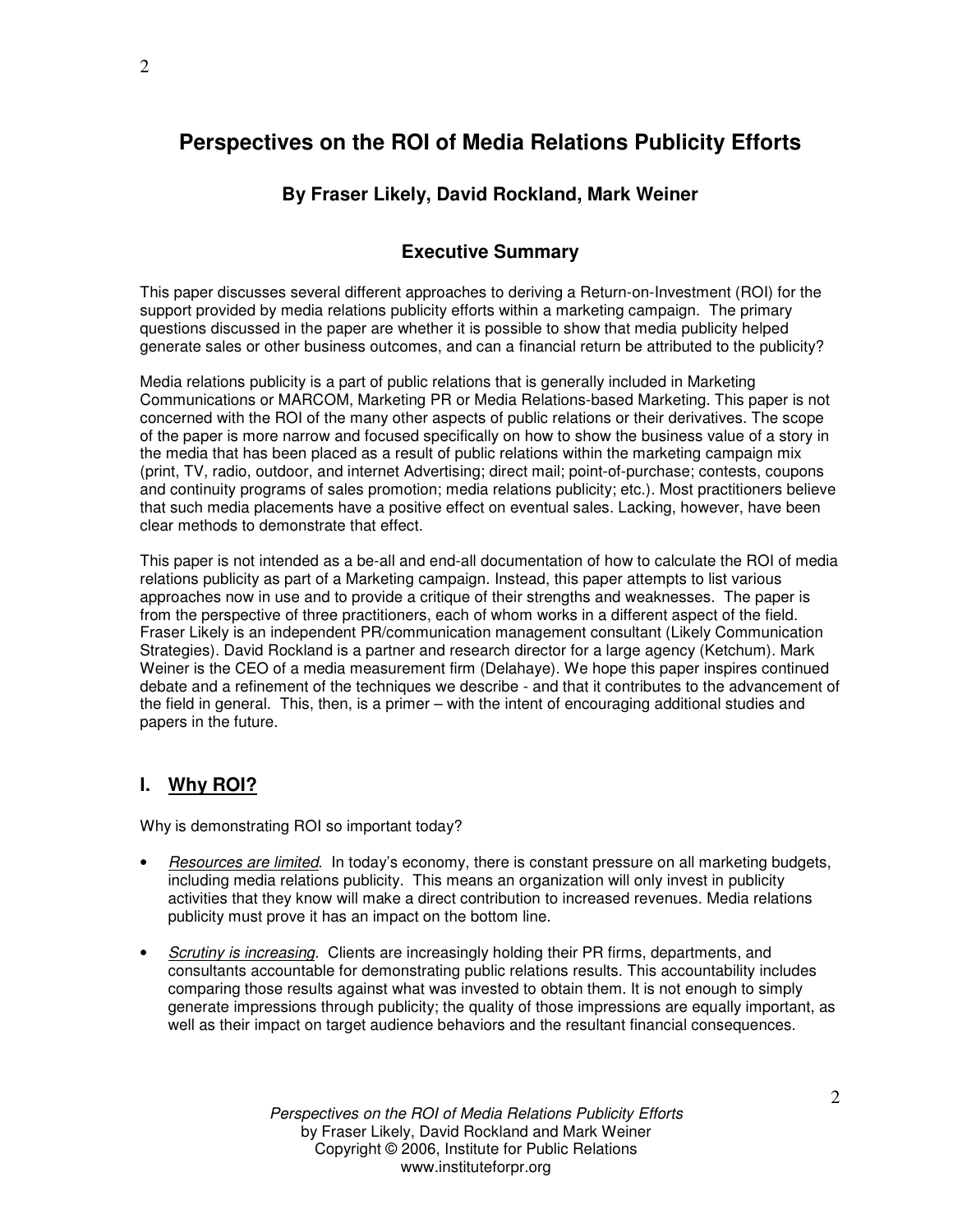• *Marketing has become more sophisticated*. Public relations is expected to contribute to the execution of business strategy and thus the results obtained from that execution – not just create "noise" or "buzz" or "image." The head of marketing is now asking: "Other areas supporting marketing campaigns can measure ROI, why not the PR function?" "What's the ROI of our media relations publicity efforts in our marketing campaigns?" "Should I buy more or less advertising or media publicity, or invest it all in store promotions?"

## **II. Definitions**

## *ROI*

The concept of "return on investment" or ROI, has long been used by financial professionals to determine the value of an investment – it is a measure of the financial benefits of an activity against its associated costs. The Dictionary of Modern Economics (4 th Edition) defines ROI as "*a general concept referring to earnings from the investment of capital, where the earnings are expressed as a proportion of the outlay.*" In other words, when someone asks about ROI, they are really asking, "What did I get back (benefit) from the money I spent (cost)?" Return on investment is the relation between overall expenditure on a communications activity and the benefits to the organization or one of its business units derived from the activity. Benefits can be expressed in many ways such as revenue generation, cost reduction, and cost-avoidance through risk reduction.

ROI is typically calculated by dividing the *incremental gain* (or *"return"*) resulting from an action by the cost of the action (the invested resources). ROI is then expressed as the percent of return for every dollar invested:

$$
ROI = \frac{Incremental Gain}{Invested Resources} \times 100\%
$$

Another way of expressing ROI is:

 $ROI = \frac{Total End Value - Costs}{Cost}$  X 100% Costs

The ROI ratio can be used a variety of ways, from evaluating the performance of business units or companies over time, to evaluating individual investment decisions to determining their feasibility and/or the expected financial benefits. Basically, any positive ROI shows a positive return in excess of what was invested, based on the formulas above.

The discussion thus far has focused on the ROI of Media Relations activities intended to drive sales leads, and from sales leads actual sales, and from an increase in sales, revenue generation. Besides the level of activity or activity outputs, ROI can be measured at the level of program or campaign and sub-function or function.

## *Cost-Effectiveness (vs. ROI)*

The generation of new revenue is only one type of program or campaign ROI. There are two others. One is the use of PR/C programs or campaigns to reduce costs within an organization, e.g., by changing employee behaviours in ways that reduce administrative, production and other operational costs. The other is the use of programs or campaigns to avoid costs in the first place by mitigating risk such as negative legislative, regulatory or legal actions through changes in stakeholder and/or organizational behaviours.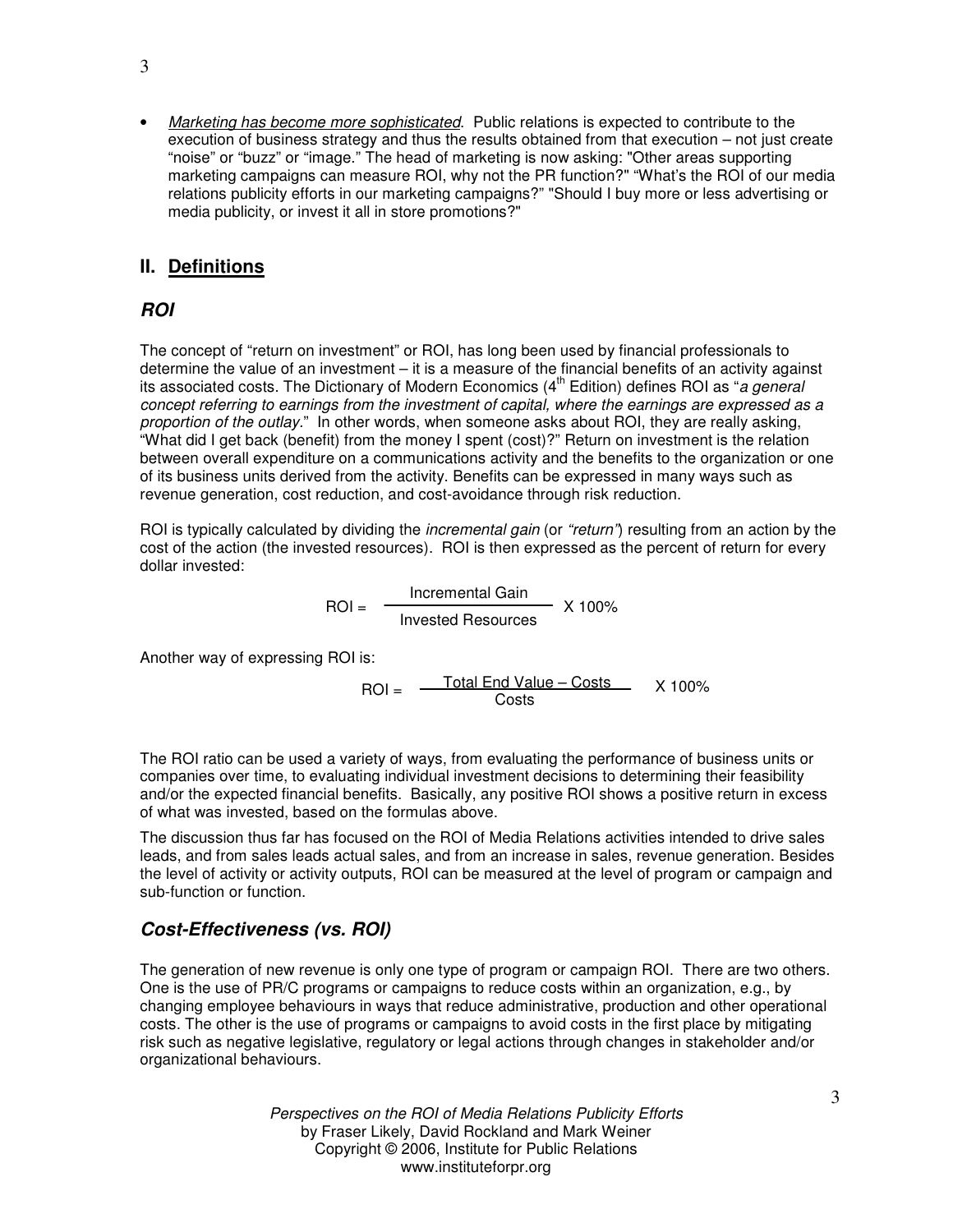The ROI of the PR function or sub-functions can be determined though a concept called compensating variation, wherein stakeholders are asked to estimate the value of the public relations function and its return on investment.

The "return" in return-on-investment is the financial benefit derived by the organization or one of its business units from the public relations or communications program or campaign. The "investment" is the resources consumed by the program or campaign. This suggests that there is a direct link between the program or campaign and a change in financial situation, that is, the program directly caused the change.

The "cost" in cost-effectiveness is the same as the term "investment" in return-on-investment, that being the resources consumed. The "effectiveness" is how well the program or campaign was in meeting its objectives. These objectives are presented as changes in communication effects: cognitions (awareness, knowledge, understanding or comprehension); motivation (beliefs, attitudes, opinions, intent); and behaviours (commitment, action, adoption). The only really important objectives are those involving behaviour change. Therefore, did the program or campaign change the behaviour of a targeted public – and at what cost?

In both cases, there must not be any competing programs or campaigns within the same time period or geographical location (such as an advertising campaign) nor any other incentives that would affect behaviour (rewards, punishments, supervisory direction, point-of-purchase, etc.) to be able to clearly measure ROI or cost-effectiveness. Demonstrating cost-effectiveness and ROI requires a good degree of transparency in the form of numerous stages of measurement to show cause and effect.

## **III. Media Relations Publicity ROI Measurement Approaches**

In this section, we provide a review of four possible models to calculate media relations publicity ROI. Each has its pluses and minuses. All, with the exception of number four, dealing with Advertising Value Equivalency (AVEs) can be used with the right data and caveats to determine an ROI. The use of AVEs as an ROI measure is somewhat suspect, but many use this metric to determine levels of advertising versus PR budgets.

#### *A. Return on Impressions Model*

This approach demonstrates how the impressions produced by media relations publicity activities drive behavior. The objective of most media relations efforts is to communicate a specific message(s) that influences the target audience to first think and then act in a particular way. Behavior change, typically, is the ultimate desired outcome.

The approach is based on the rationale that there are a set number of impressions – each containing the desired message - required to make one person in the target audience become newly aware of a product or service. The number varies widely but an approximation is often found in existing campaign and tracking studies for the same or similar products or services. The idea is that once a certain number of people in the target public are aware, a diminishing number will change levels of knowledge, understanding, motivational attitudes and opinions; and finally their commitment, actions and adoption behaviors. This has been called the Domino Theory or Social Diffusion Theory. The theory is represented as follows: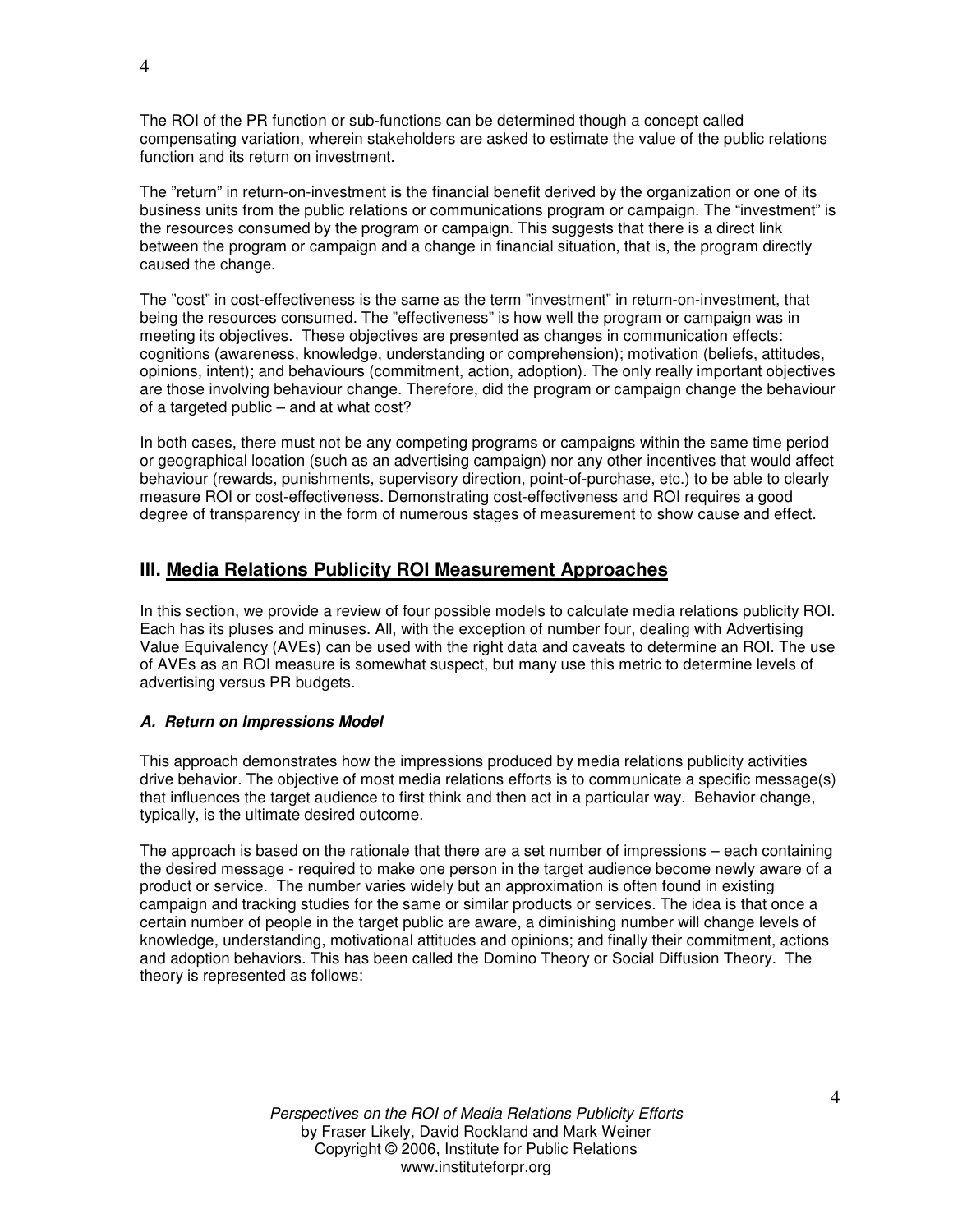

In the Return on Impressions approach, behavior change is expressed in dollars or gross sales revenues to provide a commensurate measure against the costs of the impressions.

Hypothetical Example**:**

- A media relations publicity campaign for a new camera created 1,000,000 impressions at a total cost of \$100,000.
- If previous studies in the same or a similar media relations publicity campaign showed that four impressions are required to make one person aware, 250,000 people are now aware.

(Note: this 4-1 example is hypothetical, and ratios of 4-1 to 20-1 have been found in comparing impressions to awareness levels in various PR campaigns undertaken by Ketchum.)

 $20\%$  – or 50,000 people – of those who are aware purchased the new camera (the desired behavior).

(Note: We know 50,000 people purchased the camera. What we don't know exactly is that those 50,000 were all the same people who saw the impressions. What we have is a relationship between the impressions in a certain time and place which is assumed to have generated a peak in sales at the same time.)

- If the gross revenue attributed to the media relations publicity effort as part of the overall Marketing program is \$500,000, the net revenue after media publicity costs of \$100,000 is \$400,000. This is not the profit because sales and other costs are not deleted. However, if one understands the profit margin for the product, one can come up with the profit/cost ratio.
- *Return on Impressions ROI calculation:* ROI is calculated by dividing the incremental gain from PR by the invested resources, then multiplying this figure by 100%:

 $- X 100\% = 400\%$ \$500,000 - \$100,000 \$100,000

This approach is a "ball park" analysis, usually based on existing data. Many companies will have data on communication comparisons where they know total impressions generated and the sales behavior. It is the use of their existing data that makes this "back of the envelope" technique work.

The model suggests that all impressions are equal, in that all subscribers to a magazine read every story including the one containing the desired message. Or, that each TV viewer intently watched the 30 second clip containing the desired message and wasn't off getting a snack. We know from research that every subscriber to the *Wall Street Journal* does not read each and every news item,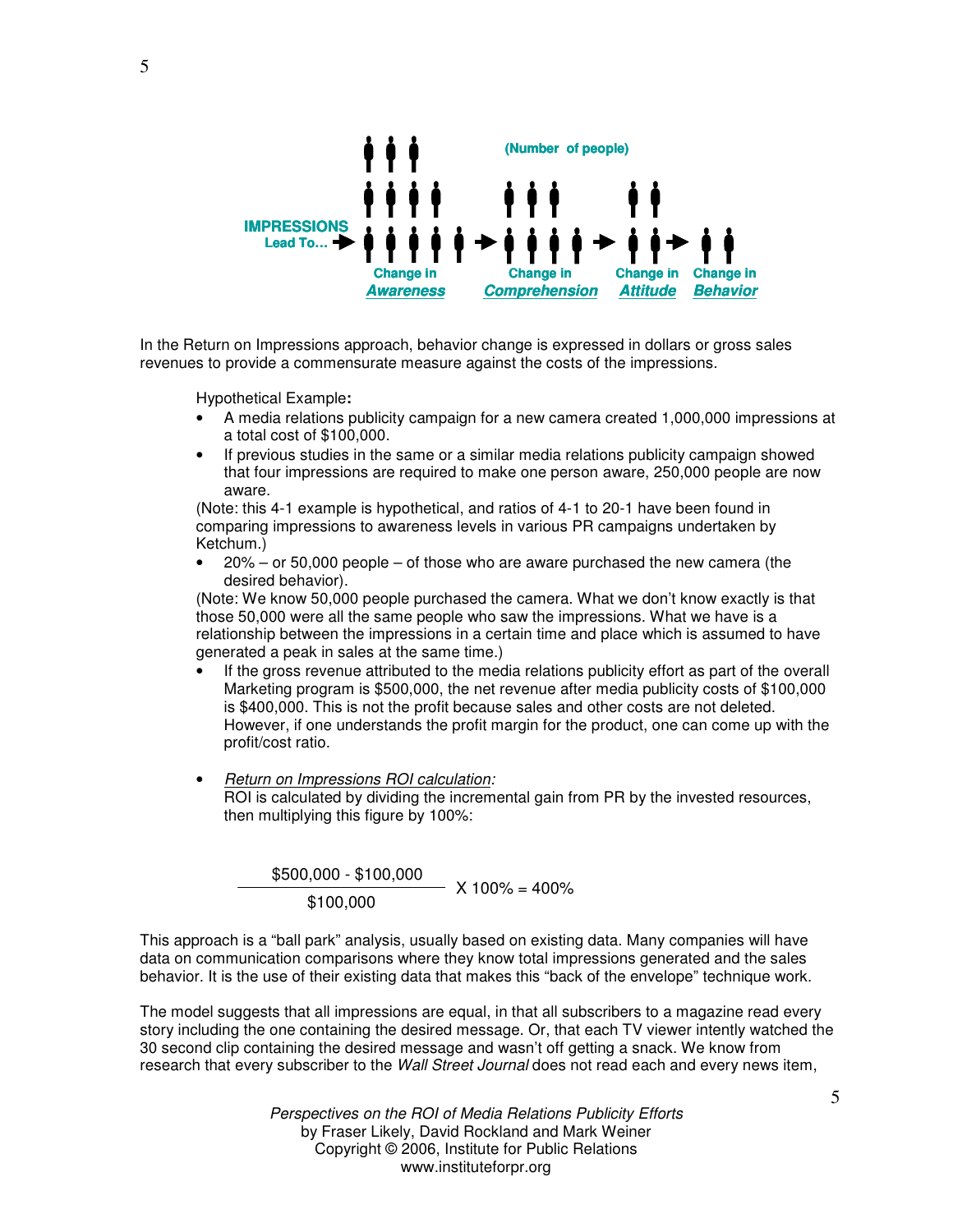though a majority might. Therefore, we must be realistic when using impression data obtained from various sources.

Similarly, even if the model suggests that the fall-off is modest from one stage to another, the realworld experience can vary widely. Though the data on hand may depict that 40% of those who become aware will eventually purchase, the actual percentage may be as low as 1% or as high as the actual awareness percentage.

While this model assumes a linear progression from message receipt to purchase, and that the message by itself caused the purchase, research has shown this is not the case for most people. People talk to and are influenced by other people. They visit web sites for more information. Previous behaviour (regular shopping trips to the same shoe store) may be a greater influence on a new purchase than an article in the local paper. What's important is not so much the total impressions, but that they are targeted to the media channel and vehicle favoured by the potential customer.

Another concern is how to isolate the effects of media relations publicity from other forms of marketing (e.g. advertising; sales promotion; etc). One method is to isolate the impressions from media relations publicity versus those of other methods, and then attribute changes in behaviour outcomes based on the relative numbers of impressions. Doing so would theoretically require an assessment of how good each impression was, so that a quality measure is assigned to impressions from various marketing activities. However, it is important to remember that this is a ballpark approach where one uses existing data on the ratios of impressions to awareness to behavior to get a general sense of ROI. As such, it is somewhat antithetical to take a back of the envelope approach and start tweaking components when the technique overall is just to develop a directional sense.

#### *B. Return on Media Impact Model*

Another approach to measuring media relations publicity ROI is by using a technique akin to market mix modeling. At its basic level, it involves tracking media coverage against sales over time in different markets. This type of statistical analysis is probably the ripest area for MARCOM measurement. It examines patterns in sales, usually by market and timeframe, and finds what mix of direct mail, advertising, point-of-sale promotions, etc. was being used at each time and place. By examining the variation in sales and in the marketing mix, you isolate what is driving sales.

A market mix model employs multiple regression analysis and its variations. The model analyzes key independent variables, which include media placements (quantity and quality), advertising sales promotions, price, weather and anything else that could affect sales. These independent variables are regressed against the dependent variable which is usually sales. These data are often compiled and analyzed by market and by week. Model variations could include lagged measurements that are used to control for time order (when publicity or advertising campaigns were in the field for example) or place (where in the field or market).

Through marketing mix modeling, one can determine the relative ROI on a campaign-by-campaign basis, as well as determine how much of the changes in sales by time and market can be attributed to each element of the marketing mix including PR-generated media placements.

New methods that are enabled by technology allow media relations publicity to show much more of a contribution than what could be shown even 10 years ago. Media impressions and content analysis data are gathered with more ease and thoroughness than ever before. With access to real-time sales data, pricing information and more thorough supermarket scanners, data warehousing and powerful computers make publicity data analysis an entirely different animal. This has been done by an increasing number of consumer products marketers such as P&G and Miller Beer.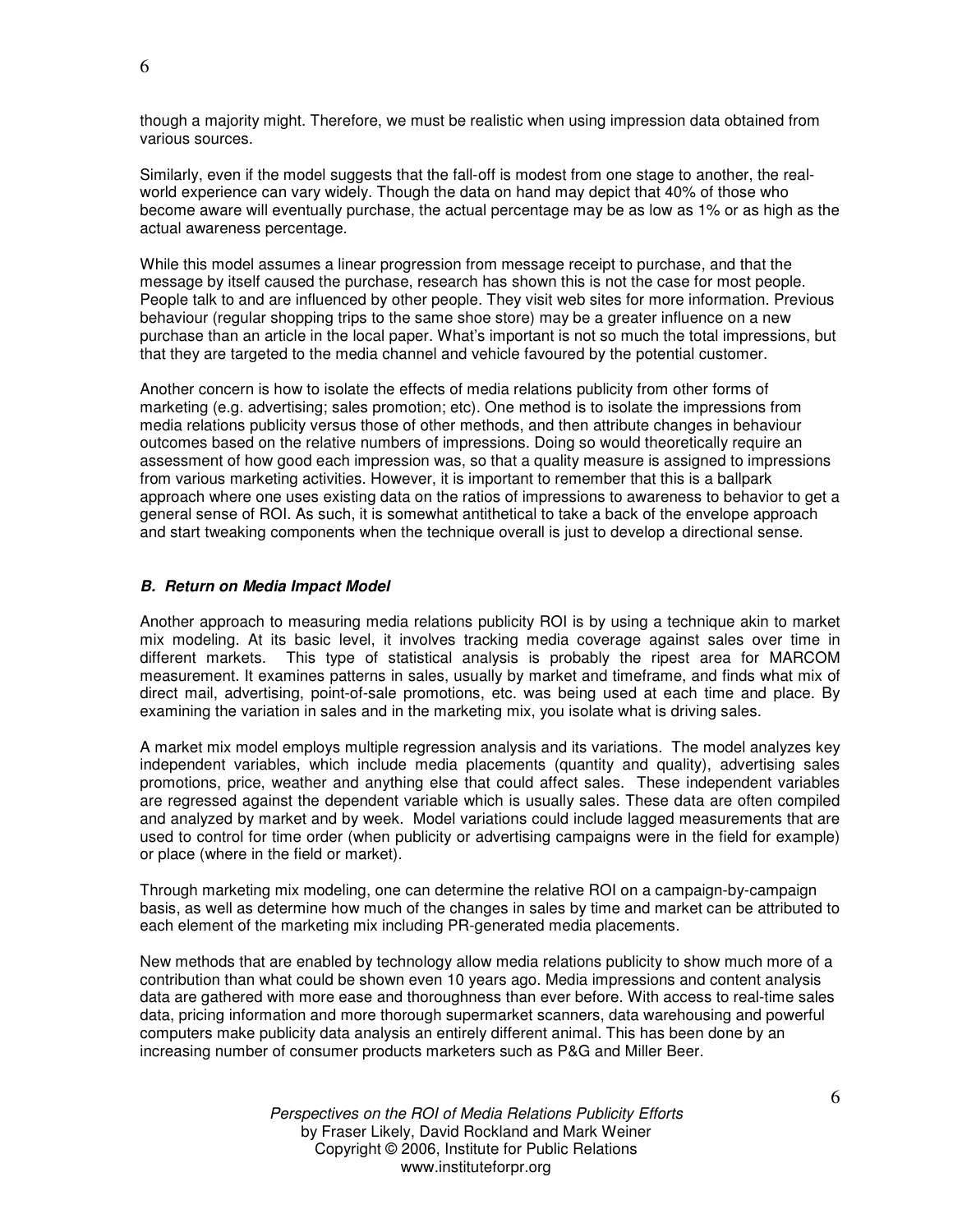The general approach to Return on Media Impact is where media coverage – both the quality and quantity – are tracked at regular intervals (e.g., on a weekly basis) and are assigned algorithm scores. The algorithm is often done on a 0-100 scale where points are given for tone, message content, prominence, tier of publication, and presence of a third-party spokesperson. The allocation of the points is usually based on the goals of the program, and can be validated in this statistical model. Sales are also tracked at the same intervals as are all the other independent variables such as price and advertising. Statistical analyses (such as regression) are conducted to determine the percent of movement of sales described by different elements of the quality (e.g., tone, messages, spokesperson inclusion, etc.) and quantity (e.g., total mentions, Share of Ink or Impressions, etc.) of placed media coverage.

#### **Example:**

- Media coverage of Kodak cameras is tracked over a six-month period. Coverage is analyzed and given an algorithm score.
- Sales of new Kodak cameras are also tracked during the same period.
- Statistical analyses show that for every 5% increase in algorithm score, there is a corresponding 10% increase in sales.

The key to including media relations publicity data within a market mix model is to produce data with the same level of granularity and frequency as the sales data. Usually, this entails gathering weekly data in each market. But recent advances in output measurement provide data on the quantity and quality of media relations publicity efforts by timeframe and market on an ongoing basis. If you employ any of these tools, and your company or client uses market mix modeling, you are well on your way to showing media relations publicity's role in driving sales.

While many view Return on Media Impact or market mix modeling as a panacea, it is a relatively new field and not without issues:

- Media relations publicity and other forms of marketing communications such as advertising often affect sales over time, and estimating the lag effects can be quite complicated.
- Unless every factor affecting sales can be defined, the model is incomplete. There are likely to be extraneous variables that are driving sales, which make the model less precise.
- If advertising or other aspects of marketing communications have much greater resources than publicity, it may be difficult to isolate perturbations in sales due to media relations publicity.

#### *C. Return on Target Influence Model*

Surveys can be used to show how varying levels of desired outcomes, such as awareness, attitude or behavior change, are influenced by media relations publicity. One or a series of surveys is conducted among a representative sample of the target public to determine levels of change. In the same questionnaire, questions are asked to whether respondents were exposed to outputs of the media relations publicity campaign – media impressions - and what they took away from that (message recall; retention and attention). Using binary variable analysis, the change in the probability of the desired outcome(s) based on media exposure is determined.

A survey is needed if you want to determine if a message embedded in the impressions had an effect on the target audience. Most companies conduct attitude and usage or advertising tracking studies that lend themselves well to this approach. Did they recall the message, retain the message, attend to the message (go to a web site for more info, talk with a friend, call a 1-800 number; etc.)? After this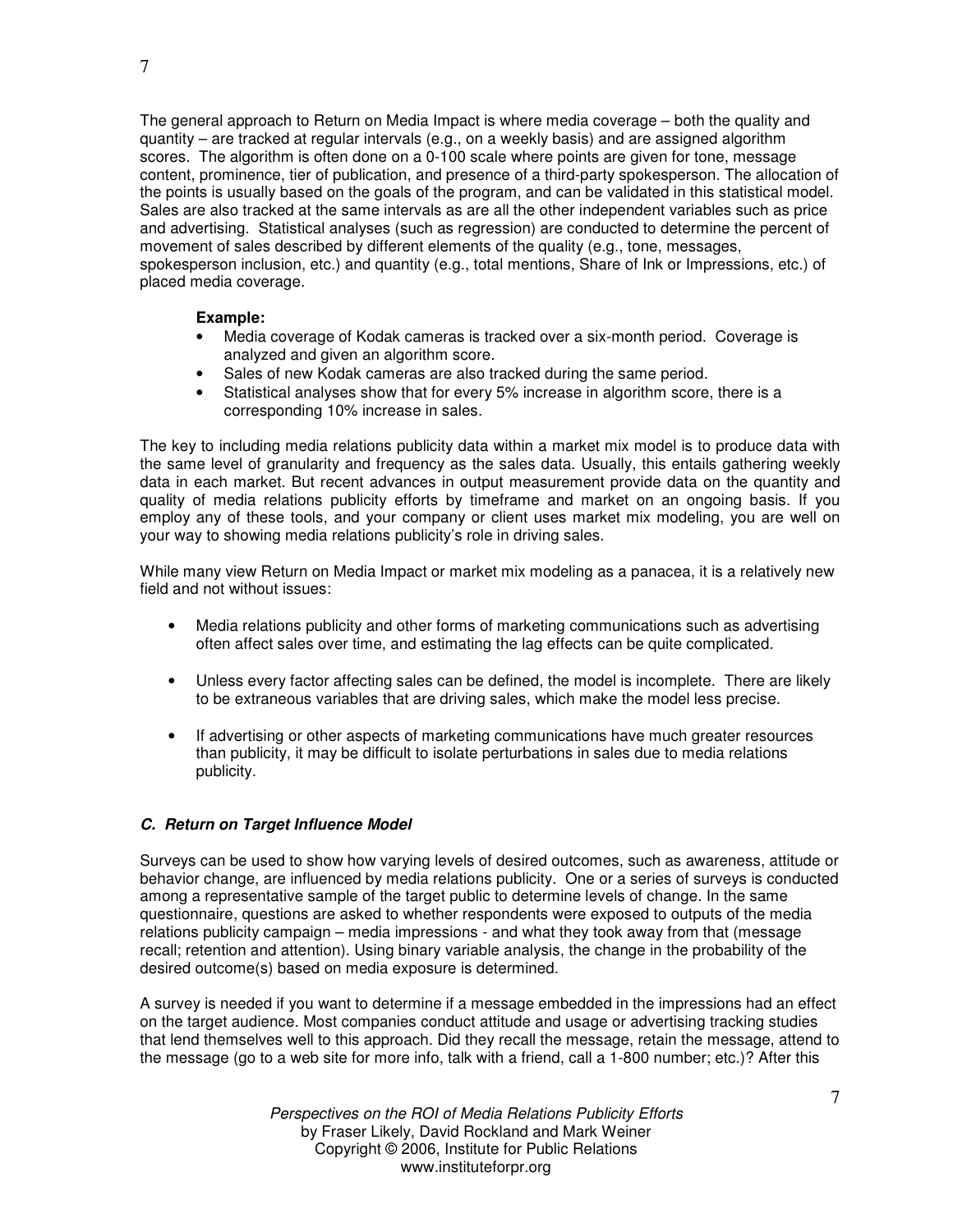activity, did their levels of awareness and understanding change? Did their attitude change, such as intent to purchase? Generally, the steps to this approach are as follows (again, an example):

- Conduct survey (n=1,000) with questions, such as:
	- o Did you buy…?
	- o How many…?
	- o Do you intend to buy…?
	- $\circ$  Do you have a favourable opinion to buy?
	- o Are you knowledgeable about the product?
	- o Did you seek out additional information? Where?
	- o Do you recall/retain the message you saw/heard/read?
	- o Did you see which media?
- Conduct regression analysis as follows:
	- $\circ$  Probability of purchase = f (see media x, y, y<sub>1</sub> y<sub>2</sub>)
	- $\circ$  The x is usually a constraint and the y variables are other items that affect a purchase decision such as income, age, propensity for the particular category, etc.

Probability of purchase =  $a + bx + cy + dy$ 

 $b =$  change in probability from seeing media impressions

If  $b = .05$ , then if a media impression is seen there is a 5% greater likelihood of purchase

(The number of people who saw media)  $x(.05)$  = Sales from Media Relations Publicity

#### **Example:**

• Probability of buying a new camera =

 $10% +$ 

 $(15\%$  if tech-savvy) +

(5% for each  $$10,000$  in annual household income) +

(7% if exposed to one or more media outlets in which media relations publicity has a placement)

An issue with this approach is that, when asked, many respondents cannot differentiate between advertising and media impressions. They can't remember where they read/saw/heard the message. Often, precise language is needed to define each, to see if they remember a particular spokesperson used in case versus a cute talking animal in another. Sometimes when the advertising and media relations publicity are very similar, it may make sense to consider the two together in the questionnaire and then allocate impact based on relative amounts of each as expressed in impressions.

One survey at the end of the campaign or at the point of sale may not be enough in this model. Research has shown that media relations publicity, more times than not, has a delayed effect as do other MARCOM efforts. That is, awareness, motivation and/or behaviour change may occur some time later than when the media vehicle reached the target public. Whether one, two or three surveys are required probably depends on the complexity of the idea, product or service being sold.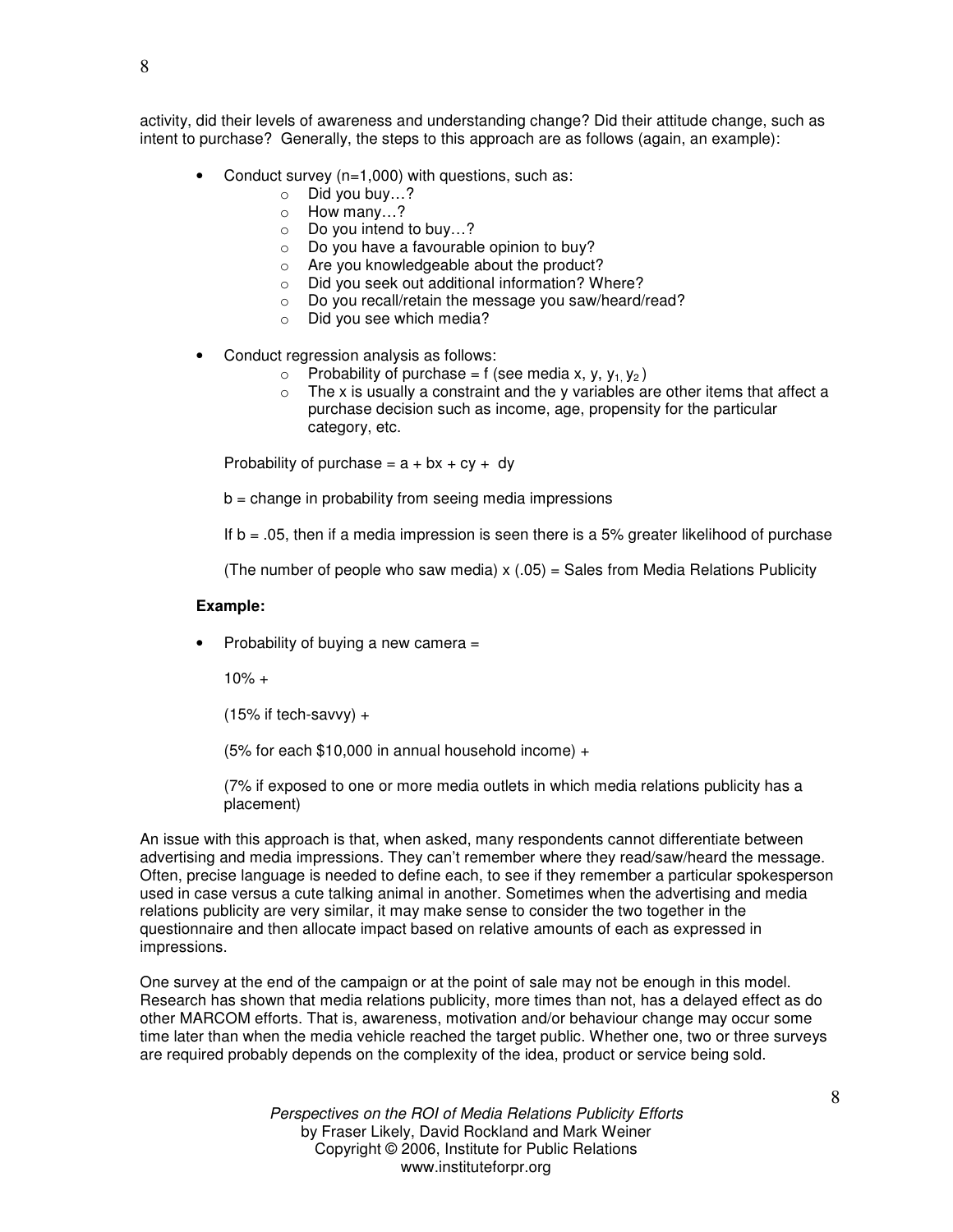#### *D. Return on Earned Media Model*

The validity of Advertising Value Equivalency (AVEs) is a much-debated issue. For example, there are some on the Commission on PR Measurement & Evaluation who feel it is heresy. Other Commission members have done research to show the ability of AVEs to contribute to a ROI measure. The three authors of this document disagree on the appropriateness of AVEs. But, rather than simply ignoring or dismissing the subject, we thought we would present and critique the model.

To calculate AVEs, earned media is converted to paid media based on what it would cost to purchase the same amount of space in that same media outlet. This value is then adjusted based on the value of earned media. This adjustment can be altogether subjective and arbitrary - with many PR consulting and research firms applying different and so-called 'proprietary' earned media multipliers.

The result provides for a comparison of whether a dollar spent on media relations publicity is more or less effective than a dollar spent on advertising. If the assumption is made that the cost of purchased space for advertising is reflective of the market value of that space, then the (adjusted) AVE can be used as a proxy for return on a media relations publicity budget.

#### **Example:**

- Media relations publicity effort resulted in a full-page placement in *Field & Stream* magazine, where the cost of a full-page ad is \$60,000.
- The cost of the media relations publicity effort was \$35,000.
- The client has found in customer surveys that earned media is 2.5 times more valuable than paid media in terms of relative influence on purchase decision, but the quality of the placement (determined via algorithm) is 35% of desired messages, tone, etc. The 2.5 multiplier is totally subjective. Someone else may use a 1.5 or 4.5 multiplier. Remember that while media relations publicity is often touted as more valuable than advertising due to its presumed credibility, media relations publicity is often not able to deliver the full set of messages to the right people at the right time in the way that advertising can. Therefore, an algorithm is used to reflect what percent of a "perfect" placement is actually delivered.
- *AVE calculation:*

The AVE is calculated by multiplying the cost of advertising by the earned media multiplier and algorithm score:

 $$60,000 \times 2.5 \times 0.35 = $52,000$ 

• *ROI calculation:*

ROI is calculated by dividing the incremental gain from media relations publicity by the invested resources, then multiplying this figure by 100%.

The *incremental gain* is the AVE less the media relations publicity investment costs:

 $$52,000 - $35,000 = $17,500$ 

ROI:  
\n
$$
\frac{$17,500}{$35,000} \times 100\% = 50\%
$$

AVEs really are a cost-effectiveness measure and not a true ROI measure, unless we assume that the cost of an ad would not be what it is unless it was worth that much at a minimum. For example, if advertisers pay a certain amount for ads, and have been doing so for a long time, it can be assumed